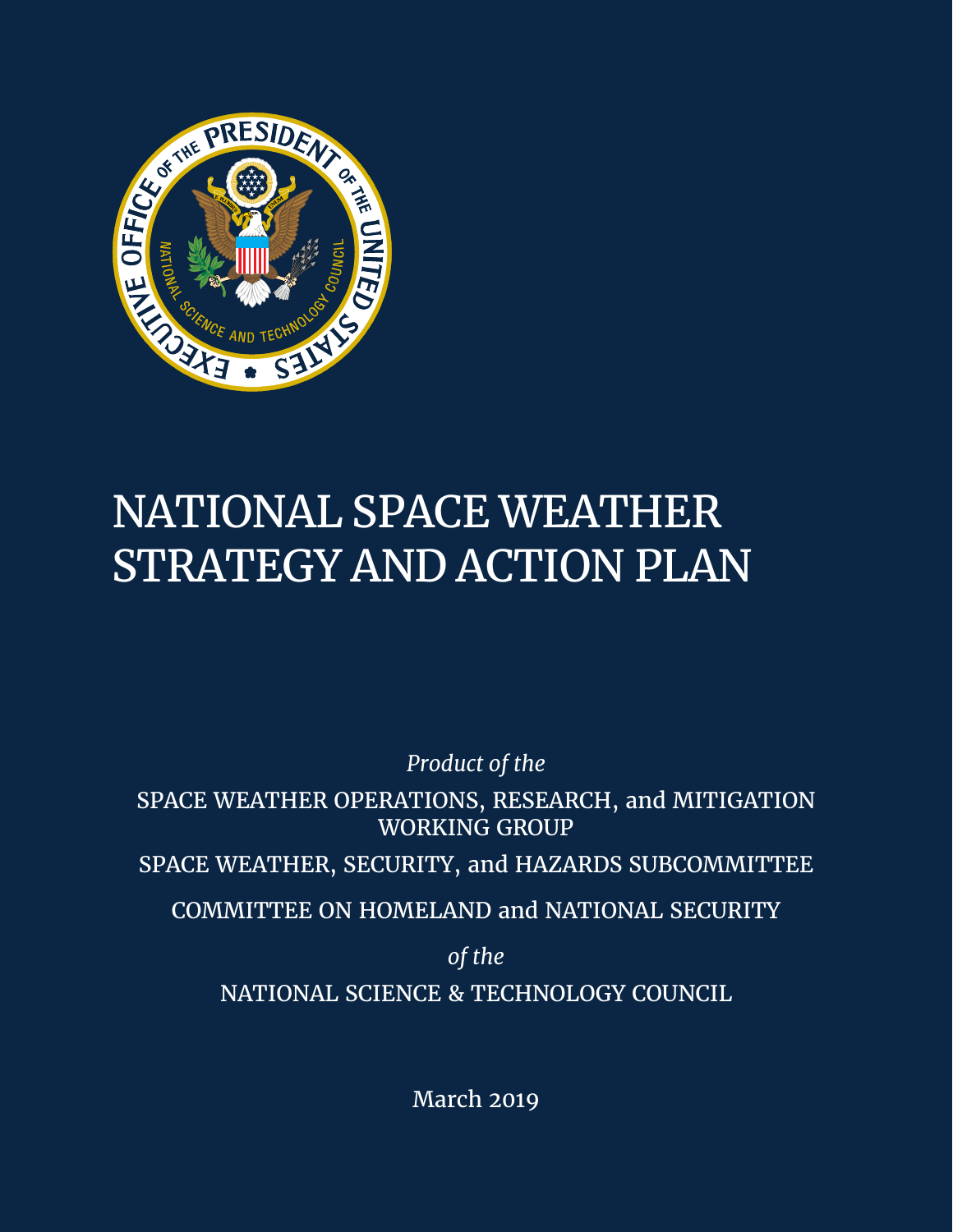# **About the National Science and Technology Council**

The National Science and Technology Council (NSTC) is the principal means by which the Executive Branch coordinates science and technology policy across the diverse entities that make up the Federal research and development enterprise. A primary objective of the NSTC is to ensure science and technology policy decisions and programs are consistent with the President's stated goals. The NSTC prepares research and development strategies that are coordinated across Federal agencies aimed at accomplishing multiple national goals. The work of the NSTC is organized under committees that oversee subcommittees and working groups focused on different aspects of science and technology. More information is available at [http://www.whitehouse.gov/ostp/nstc.](http://www.whitehouse.gov/ostp/nstc)

# **About the Office of Science and Technology Policy**

 aspects of the economy, national security, homeland security, health, foreign relations, the The Office of Science and Technology Policy (OSTP) was established by the National Science and Technology Policy, Organization, and Priorities Act of 1976 to provide the President and others within the Executive Office of the President with advice on the scientific, engineering, and technological environment, and the technological recovery and use of resources, among other topics. OSTP leads interagency science and technology policy coordination efforts, assists the Office of Management and Budget with an annual review and analysis of Federal research and development in budgets, and serves as a source of scientific and technological analysis and judgment for the President with respect to major policies, plans, and programs of the Federal Government. More information is available at [http://www.whitehouse.gov/ostp.](http://www.whitehouse.gov/ostp)

# **About the Space Weather Operations, Research, and Mitigation Working Group**

The Space Weather Operations, Research, and Mitigation (SWORM) Working Group is an interagency group organized under the Space Weather, Security, and Hazards Subcommittee, which is part of the NSTC Committee on Homeland and National Security. The SWORM Working Group seeks to coordinate Federal Government departments and agencies to enhance national capabilities in promoting resilience to the effects of space weather.

# **About this Document**

This document was developed by the SWORM Working Group. Public input into the development of this document was received through a Federal Register (83 FR 17526) request for information solicitation. Responses to the request for information, along with input from National Security Council and National Space Council staff, informed the development of the National Space Weather Strategy and Action Plan. This document was reviewed by the Committee on Homeland and National Security, and was finalized and published by OSTP. The SWORM Working Group will review, update, and reissue this document every four years or as needed.

# **Copyright Information**

This document is a work of the United States Government and is in the public domain (see 17 U.S.C. §105). Subject to the stipulations below, it may be distributed and copied with acknowledgment to OSTP. Copyrights to graphics included in this document are reserved by the original copyright holders or their assignees and are used here under the government's license and by permission. Requests to use any images must be made to the provider identified in the image credits or to OSTP if no provider is identified. Printed in the United States of America, 2019.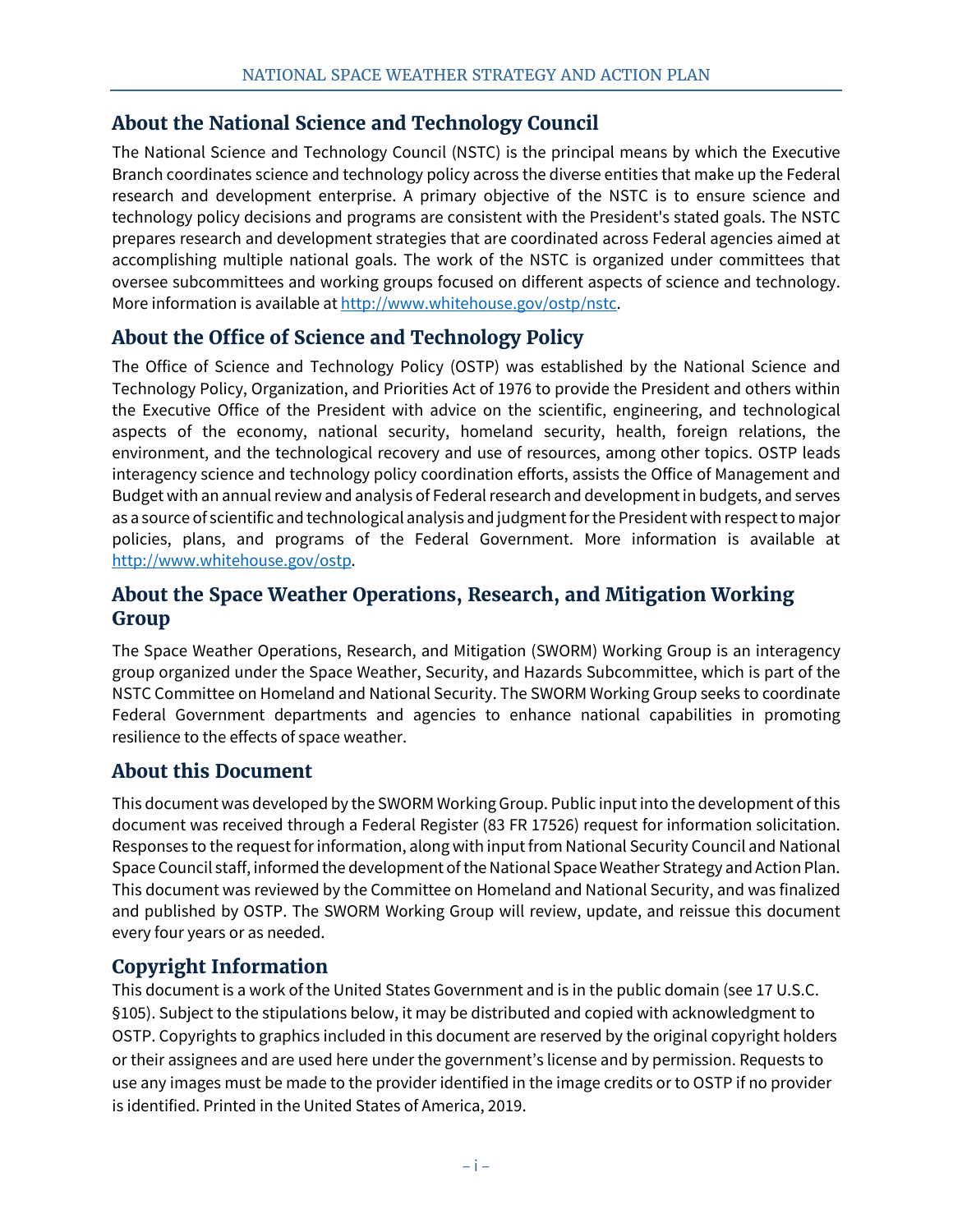## **NATIONAL SCIENCE & TECHNOLOGY COUNCIL**

**Kelvin Droegemeier**, Director, OSTP **Chloé Kontos**, NSTC

*Chair Executive Director* 

## **COMMITTEE ON HOMELAND AND NATIONAL SECURITY**

### *Co-Chairs*

**Aaron Miles, Principal Assistant Director,**<br> **Aaron Miles, Principal Assistant Director,**<br>
Secretary of Defense for Research and **COSTP** COSTP Engineering, DoD **William Bryan**, Senior Official Performing the Duties of the Under Secretary for Science and Technology, DHS

## **SPACE WEATHER OPERATIONS, RESEARCH, AND MITIGATION WORKING GROUP**

#### *Co-Chairs*

Department of Commerce, National Oceanic and Atmospheric Administration Department of Homeland Security Office of Science and Technology Policy

#### *Members*

#### **Departments**

Department of Commerce Department of Defense Department of Energy Department of Homeland Security Department of the Interior Department of State Department of Transportation

### **Executive Office of The President**

National Security Council National Space Council Office of Management and Budget Office of Science and Technology Policy

#### **Agencies and Service Branches**

 National Aeronautics and Space Federal Aviation Administration Federal Communications Commission Federal Emergency Management Agency Federal Energy Regulatory Commission Administration National Institute of Standards and Technology National Oceanic and Atmospheric Administration National Science Foundation Nuclear Regulatory Commission United States Air Force United States Geological Survey United States Navy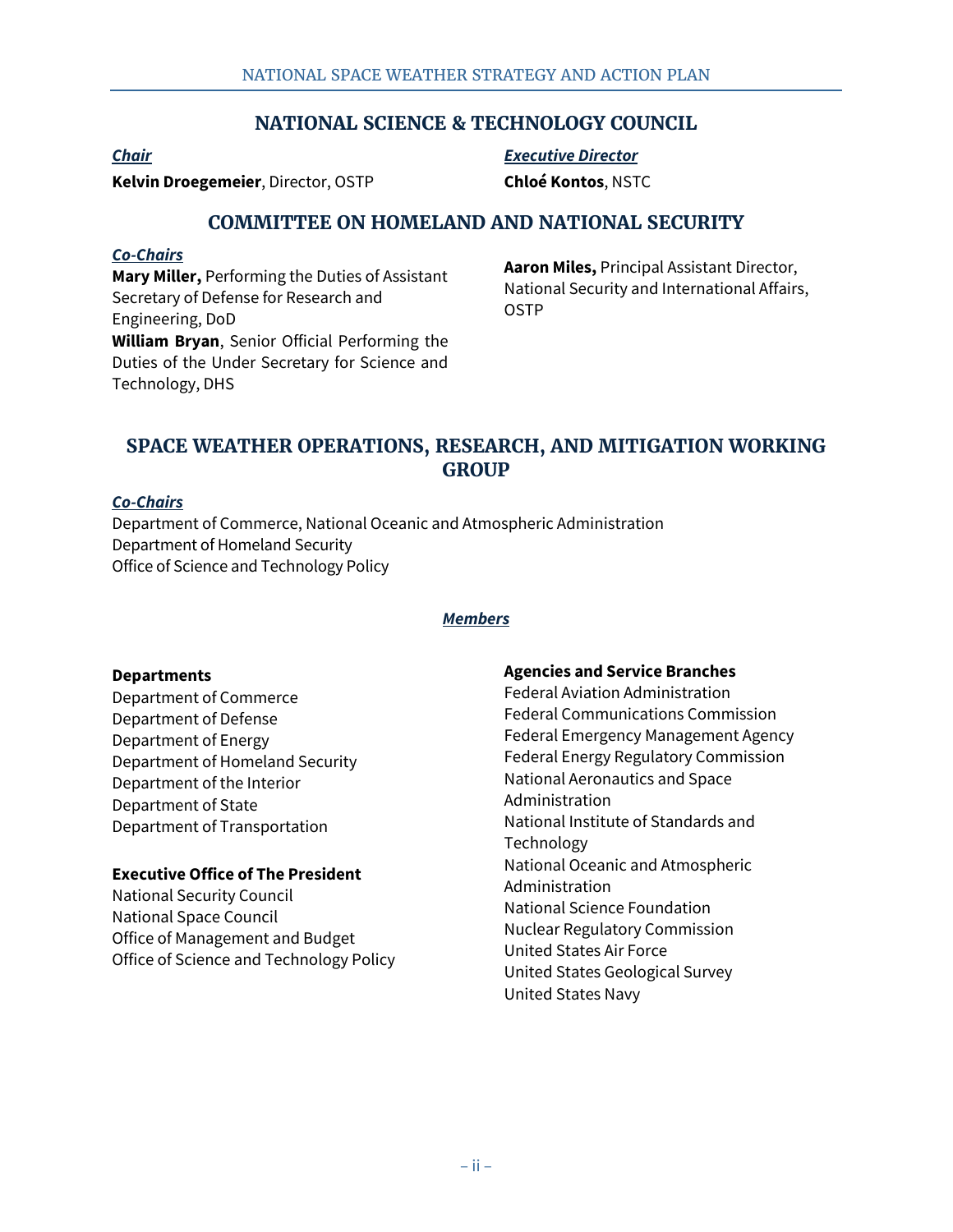#### **THE WHITE HOUSE**

OFFICE OF SCIENCE AND TECHNOLOGY POLICY

WASHINGTON, D.C. 20502

Dear Reader,

Space weather encompasses a wide array of phenomena which, though remarkable features of nature, have the potential to negatively affect and even destroy technology and infrastructure critical to our Nation's security and economy. Via coordination across the Federal Government, academia, the private sector, and international partners, the United States has made significant progress in preparing for and predicting spac� weather events on Earth. However, the focus of space weather activities must evolve as the Nation reinvigorates its human space exploration program, reinforces the importance of spacebased capabilities for critical national functions and security, and enhances its overall resilience.

The National Science and Technology Council (NSTC), through the Space Weather Operations, Research, and Mitigation (SWORM) Working Group, has led the coordination of Federal activities to enhance American preparedness for and resilience to the effects of space weather. This National Space Weather Strategy and Action Plan provides strategic direction, identifies key actions, and calls for continued coordination across space weather and critical infrastructure stakeholders to promote American leadership in research, technology, and innovation. Through the NSTC, I am committed to coordinating the implementation of this Strategy and Action Plan across executive branch departments and agencies to build a space-weather-ready Nation.

Sincerely

Dr. Kelvin K. Droegemejer Director, Office of Science and Technology Policy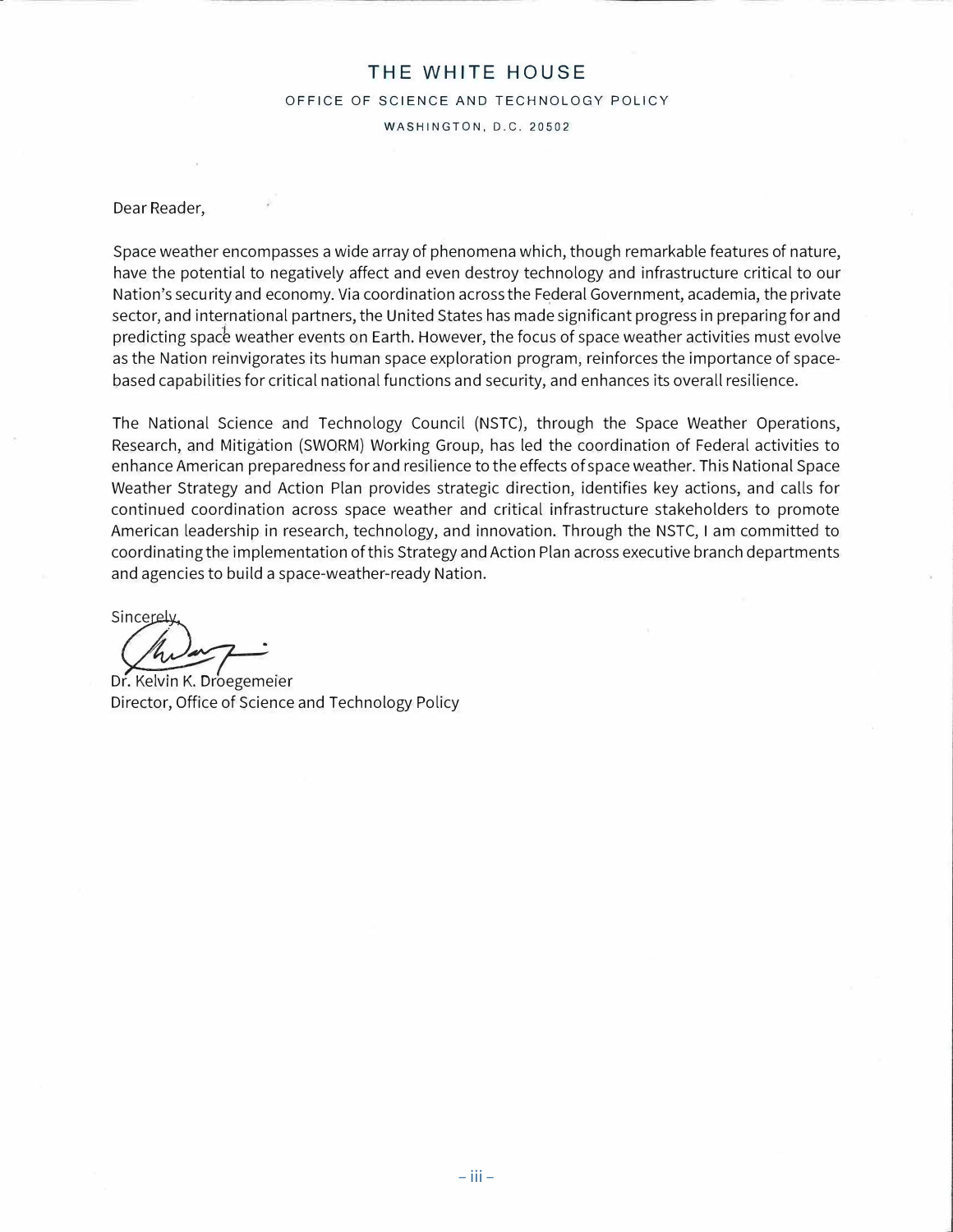# **Table of Contents**

| Objective I: Enhance the Protection of National Security, Homeland Security, and Commercial Assets |
|----------------------------------------------------------------------------------------------------|
| Improve the Understanding of and Assess Vulnerabilities of Critical Infrastructures and National   |
| Develop and Test Technologies that Protect and Mitigate Critical Systems and Assets 5              |
| Objective II: Develop and Disseminate Accurate and Timely Space Weather Characterization and       |
|                                                                                                    |
|                                                                                                    |
| Ensure Timely Dissemination of Characterizations and Forecasts Useful to Consumers 9               |
| Objective III: Establish Plans and Procedures for Responding to and Recovering from Space Weather  |
|                                                                                                    |
|                                                                                                    |
|                                                                                                    |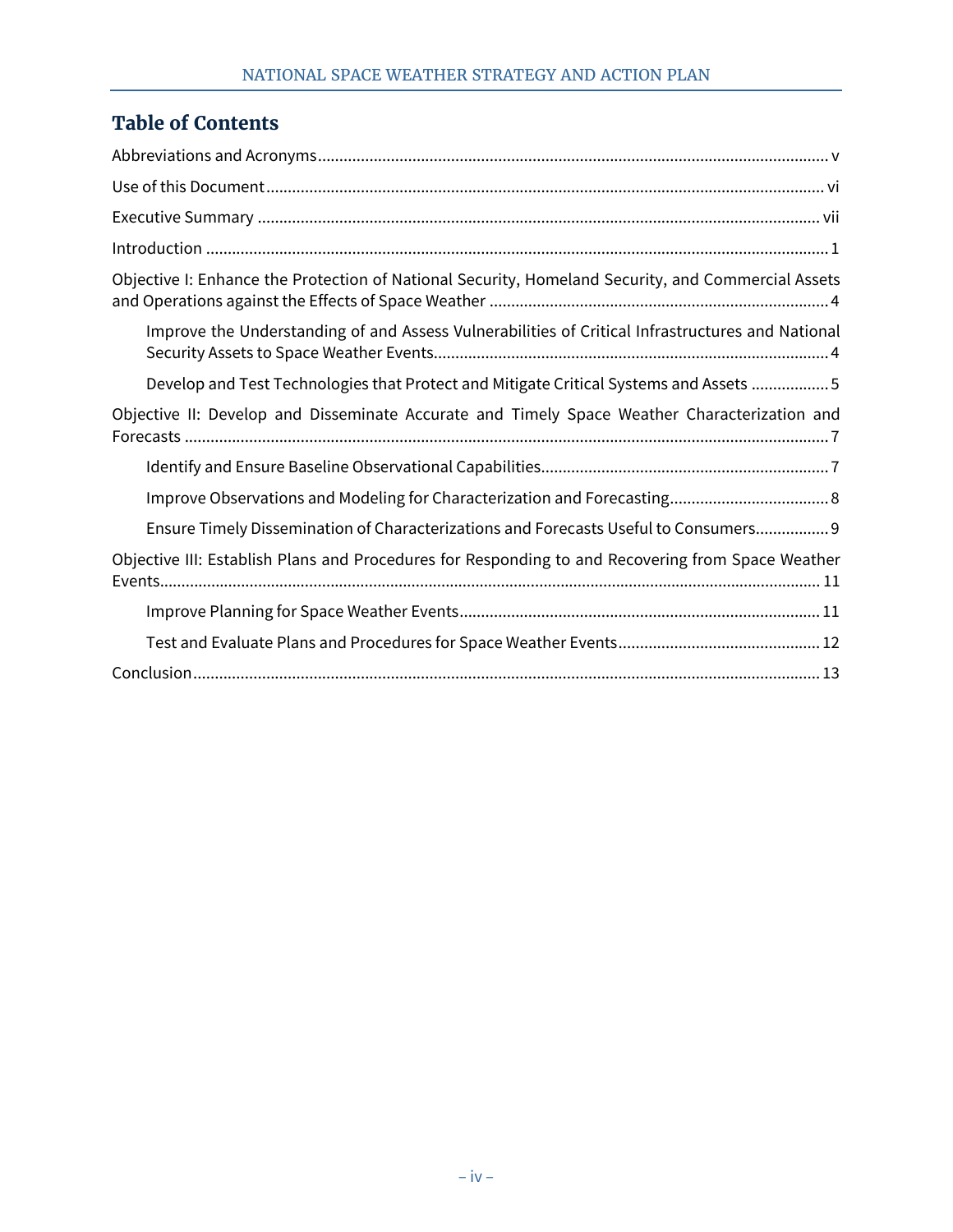## <span id="page-5-0"></span> **Abbreviations and Acronyms**

| <b>DHS</b>  | Department of Homeland Security               |
|-------------|-----------------------------------------------|
| <b>DOC</b>  | Department of Commerce                        |
| <b>DOD</b>  | Department of Defense                         |
| <b>DOE</b>  | Department of Energy                          |
| <b>DOI</b>  | Department of the Interior                    |
| <b>DOS</b>  | Department of State                           |
| <b>DOT</b>  | Department of Transportation                  |
| <b>EPA</b>  | Environmental Protection Agency               |
| <b>FCC</b>  | <b>Federal Communications Commission</b>      |
| <b>HHS</b>  | Department of Health and Human Services       |
| <b>NASA</b> | National Aeronautics and Space Administration |
| <b>NRC</b>  | <b>Nuclear Regulatory Commission</b>          |
| <b>NSF</b>  | National Science Foundation                   |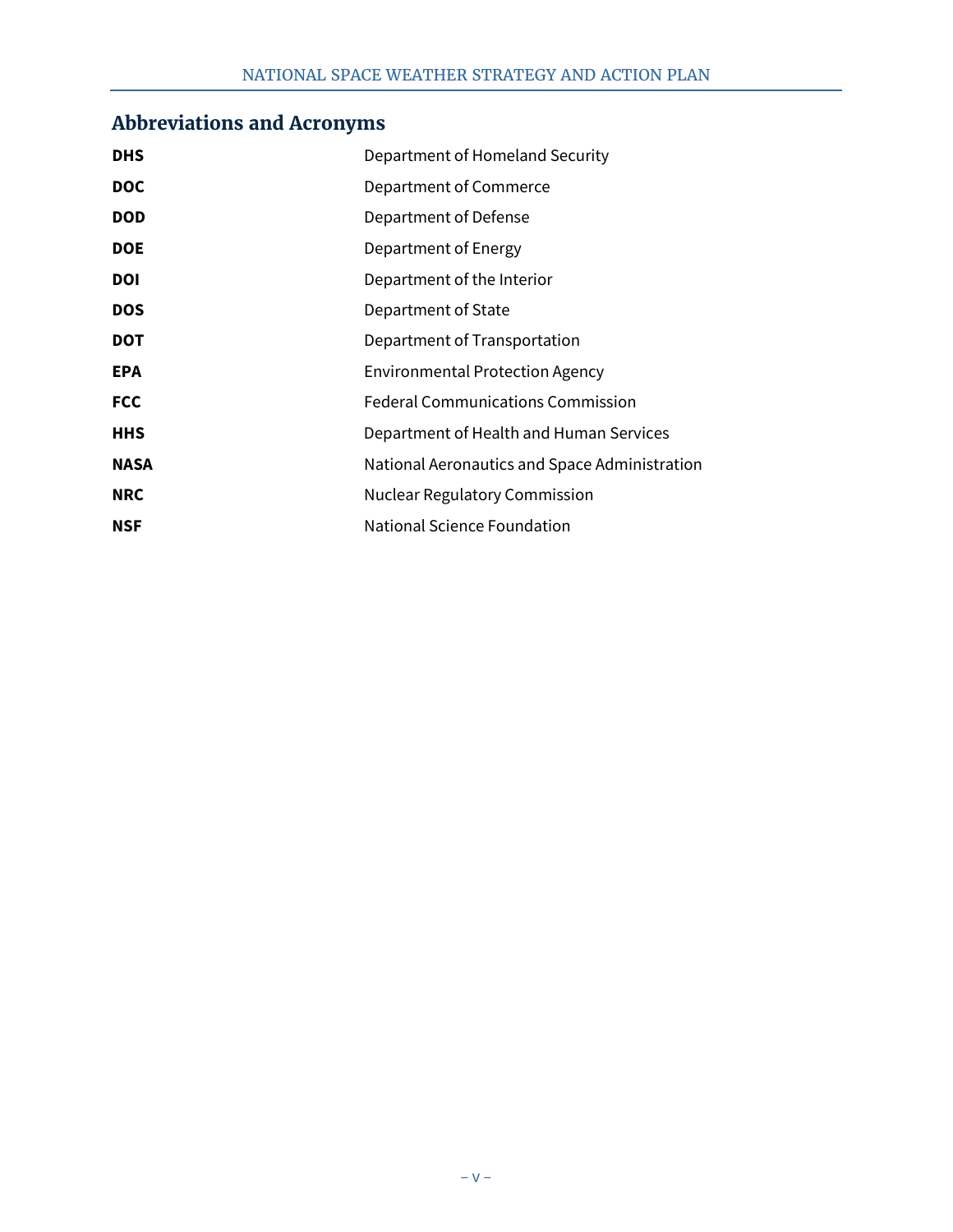# <span id="page-6-0"></span> **Use of this Document**

 The National Space Weather Strategy and Action Plan (Strategy and Action Plan) identifies strategic additional agencies not listed will benefit many actions. To achieve the objectives identified in this objectives and high-level actions necessary to achieve a space-weather-ready Nation. Each action includes a proposed timeline for completion. The timelines are defined as short-term (six months to two years), medium-term (two to five years), long-term (five to ten years), and ongoing (expected to be repeated within the ten-year horizon). Each action includes a list of relevant agencies, with the recommended lead agency listed first, but does not prescribe a specific approach. Participation by strategy, the SWORM Working Group will develop an internal implementation plan with specific deliverables, timelines, and metrics for success.

This strategy is intended to inform the policy development process. Any commitment of Federal resources to support the activities outlined in this document will be determined through the budget process. Strong coordination and collaboration across Federal agencies, the academic community, the private sector, and international allies and partners will improve America's ability to understand, forecast, and prepare for space weather events.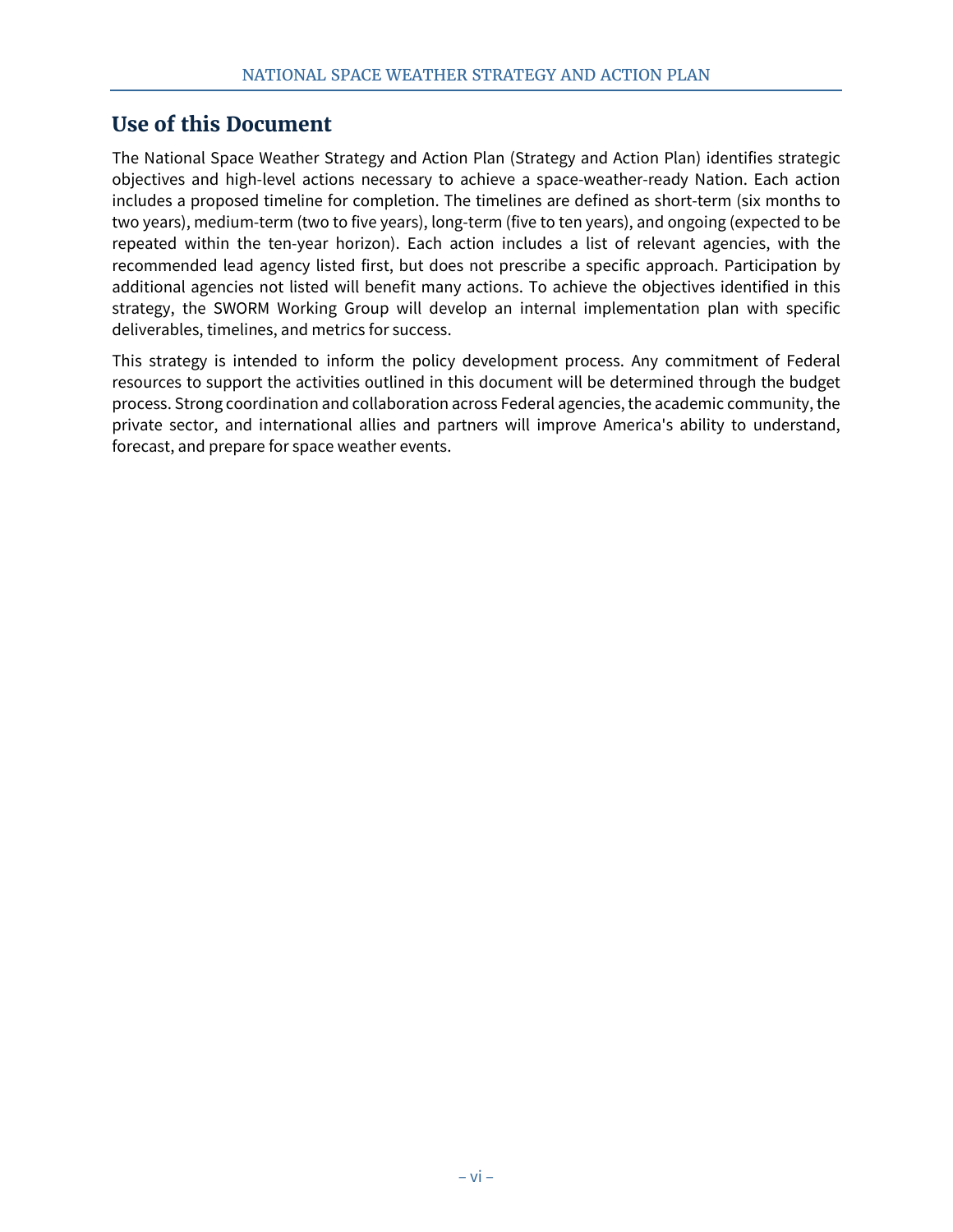## <span id="page-7-0"></span> **Executive Summary**

 can degrade or damage critical infrastructures, which may result in direct or cascading failures across security and the economy of the United States. Space weather comprises a set of naturally occurring phenomena that have the potential to adversely affect critical functions, assets, and operations in space and on Earth. Extreme space weather events key services such as electric power, communications, water supply, healthcare, and transportation. Preparing for space weather events will help protect infrastructure and activities vital to national

Under the 2015 National Space Weather Strategy and Action Plan, the Federal Government contributed to an improved understanding of space weather events and their potential effects on critical infrastructure and technologies. The 2015 Plan helped coordinate efforts to enhance research and development and to drive the improvement of operational capabilities, both forecasting and mitigation, through partnerships with the commercial sector, academia, and partner nations. As the United States seeks to increase its focus on and engage in new activities in the complex domain of space, and as the national dependence on technology continues to grow dramatically, this update to the National Space Weather Strategy and Action Plan provides an opportunity to further national preparedness for space weather events.

This National Space Weather Strategy and Action Plan (hereafter referred to as the Strategy and Action Plan) identifies key objectives and activities that will improve national preparedness for space weather events over the next 10 years. It leverages existing national efforts and seeks to align ongoing and future space weather activities to increase associated Federal Government efficiency and to enhance American innovation.

The Strategy and Action Plan seeks to achieve three objectives, each supported by a set of high-level actions, to enhance the Nation's preparedness for space weather events:

- 1. Enhance the Protection of National Security, Homeland Security, and Commercial Assets and Operations against the Effects of Space Weather;
- 2. Develop and Disseminate Accurate and Timely Space Weather Characterization and Forecasts; and
- 3. Establish Plans and Procedures for Responding to and Recovering from Space Weather Events.

Efforts to achieve these objectives and link outcomes among the three objectives will help safeguard national security assets and critical infrastructure, crewed and uncrewed space exploration, and foster growth in U.S. commercial space activities.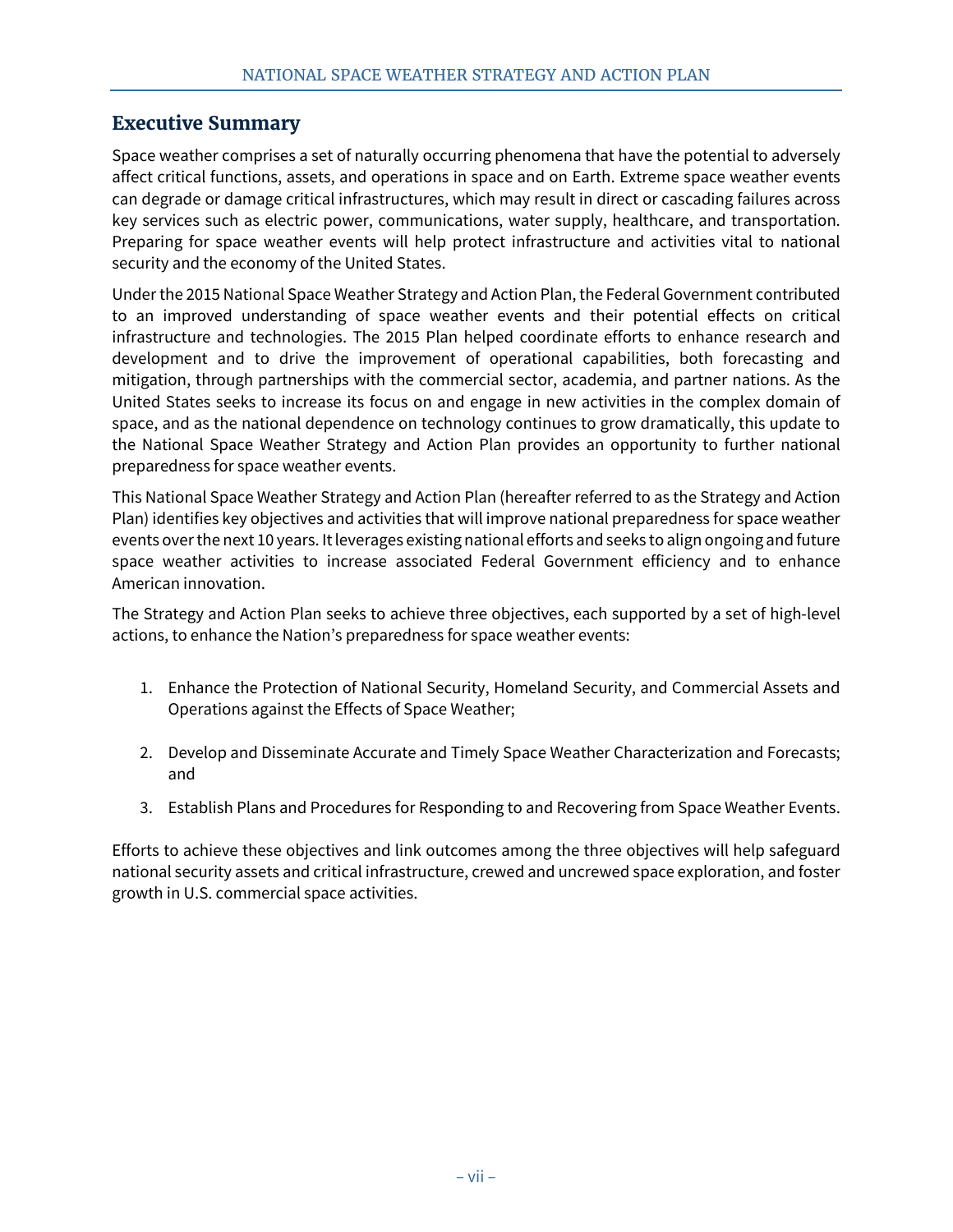## <span id="page-8-0"></span>**Introduction**

 $\overline{a}$ 

 can degrade or damage critical infrastructures, which may result in direct or cascading failures across systems. [1](#page-8-1) Solar flares, which include large eruptions of x-rays and extreme ultraviolet radiation from large-scale blackouts. Both solar flares and coronal mass ejections often occur together with solar Space weather comprises a set of naturally occurring phenomena that have the potential to adversely affect critical functions, assets, and operations in space and on Earth. Extreme space weather events key services such as electric power, communications, water supply, healthcare, and transportation. The Sun can create space weather events that have the potential to substantially disrupt or damage critical functions, assets, and operations in space and on Earth, including critical infrastructure and technology the Sun's surface, can temporarily degrade communications signals that transit Earth's atmosphere. Coronal mass ejections, which can launch a billion tons of solar plasma towards Earth, can create geomagnetic disturbances that last for days. These disturbances are a natural form of electromagnetic pulse, or EMP, that can cause widespread disruption or damage to the electric power grid, resulting in radiation storms, which produce elevated levels of energetic particles that can be dangerous for humans in space and may pose a risk to passengers and crew in aircraft. Space weather phenomena, such as geomagnetic disturbances and solar radiation storms, may disrupt or damage electronics in exposed systems, including satellites that are critical for communications, global navigation (provided, for example, by the Global Positioning System, or GPS), national security missions, remote sensing, and other applications.

A space weather event in March 1989 triggered an electric power blackout in Canada, resulting in millions of customers without power for hours, and caused damage to some of the electric power transformers and other grid components in Canada and the United States. A series of space weather events in October 2003 disrupted infrastructure functions and technological systems across the globe, causing commercial airlines flights at high latitudes to be rerouted and electric power blackouts in Sweden. More recently, a relatively modest space weather event in November 2015 disrupted air traffic control systems in Sweden, resulting in the closing of the country's airspace for more than an hour.

 cascading failures that would affect key services such as water supply, healthcare, finance, agriculture, In addition to their direct effects on critical infrastructure, extreme space weather events can result in and transportation. Though less dramatic, low-intensity space weather events occur frequently. The combined effect of these more frequent space weather events can degrade or shorten the lifetimes of infrastructure systems, increasing costs and making it more challenging to maintain reliability of service and execute national security, homeland security, and private sector operations.

 communications systems and GPS for positioning, navigation, and timing services. Guided by national Understanding and preparing for space weather events are critical to national security, the economy, infrastructure services, remote sensing, space exploration, and technology innovations that rely on space weather policy, which encourages engagement with international partners, academia, and other elements of the private sector, substantial Federal activity has contributed to an improved understanding of space weather events and their potential effects on critical infrastructure and technologies. This includes the development of research programs to improve the understanding of

<span id="page-8-1"></span> critical infrastructure sectors that are so vital to the United States that their incapacitation or destruction would <sup>1</sup> Presidential Policy Directive 21 (PPD-21), titled "Critical Infrastructure Security and Resilience," identifies 16 have a debilitating effect on national security, the economy, public health or safety, or any combination thereof.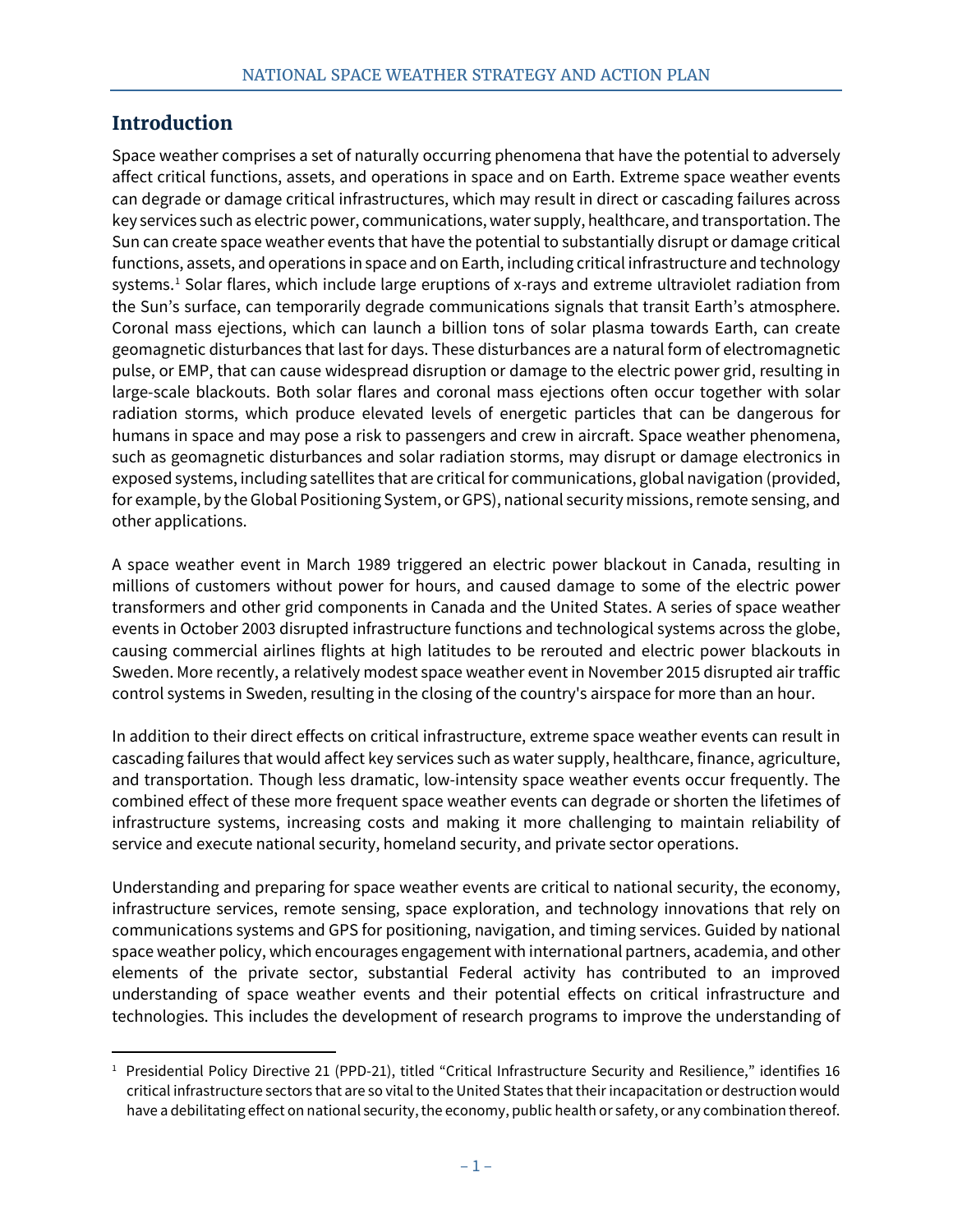space weather events; deployment of new research platforms in space and on the ground; development and deployment of forecast models that spans the Sun to Earth; and deployment of observation platforms that inform forecasting capabilities. Federal departments and agencies (hereafter, referred to collectively as agencies) have worked together to develop space weather benchmarks<sup>2</sup> that quantify the intensity of an extreme space weather event, conduct a socio-economic analysis of the potential consequences of a space weather event, and share space radiation data from the GPS constellation of satellites to improve the research and development (R&D) needed to improve operational forecast models. Together, these efforts have increased awareness of and enhanced national preparedness and planning for the effects of space weather, strengthened global collaboration with partner nations, and furthered U.S. leadership in the space and hazard preparedness domains.

This National Space Weather Strategy and Action Plan (hereafter referred to as the Strategy and Action Plan) provides a framework for continued Federal coordination and engagement to address gaps and opportunities identified across national policies. This includes promoting American resilience to the effects of space weather with a focus on critical infrastructure; enhancing operational capabilities to bolster national security; and further developing technologies and capabilities to support human exploration and commercial space activities. This Strategy and Action Plan integrates and seeks to inform the implementation of elements from the 2017 National Security Strategy, Space Policy Directive-1 (SPD-1) titled "Reinvigorating America's Human Space Exploration Program" (December 2017), and SPD-3 titled "National Space Traffic Management Policy" (June 2018).

The National Security Strategy calls for promoting American resilience through improved risk management, building a culture of preparedness, reducing vulnerability of U.S. critical infrastructure to electromagnetic attacks, and improving plans through exercises. Additionally it identifies the need for America to lead in research, technology, and inventions through collaborations with allies and partners, leveraging private capital and expertise, and rapidly fielding innovations. The National Security Strategy also identifies the need for the United States to maintain leadership and freedom of action in space, including advancing space as a priority domain, promoting space commerce, and maintaining the lead in exploration. Enhanced resilience to space weather events will contribute to these elements of National Security Strategy.

 an updated architecture for space traffic management, enhance space situational awareness, and provide associated data in a way that encourages innovation and maintains American leadership in operations, exploration, and commercialization. SPD-1 calls for the Nation to lead an innovative and sustainable program of exploration with commercial and international partners to enable human expansion across the solar system and to bring back to Earth new knowledge and opportunities. SPD-3 calls for the Federal Government to establish space. Enhanced resilience to space weather events will help enable implementation of these national space policies. This is part of broader American resilience, and is critical to sustainable space

The Strategy and Action Plan establishes three key objectives to better prepare the Nation for the effects of space weather:

<span id="page-9-0"></span><sup>&</sup>lt;sup>2</sup> NSTC, SWORM Subcommittee, Space Weather Phase 1 Benchmarks, June 2018, <https://www.whitehouse.gov/wp-content/uploads/2018/06/Space-Weather-Phase-1-Benchmarks-Report.pdf>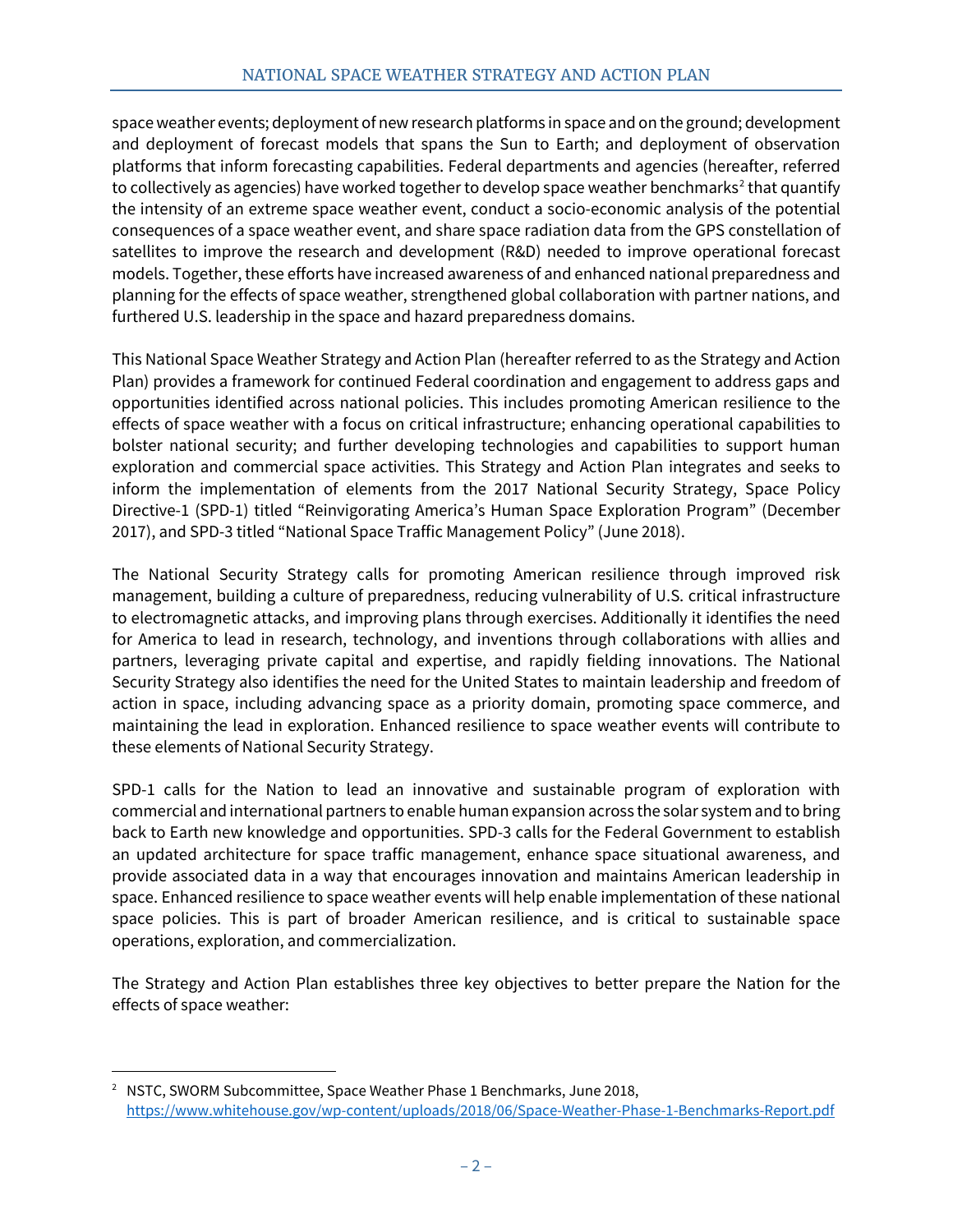### **Objective I: Enhance the Protection of National Security, Homeland Security, and Commercial Assets and Operations against the Effects of Space Weather**

Space weather poses a risk to civilian critical infrastructure, defense and intelligence systems, and military operations. Strengthening critical infrastructure security and resilience to space weather events requires an understanding of and a reduction in critical infrastructure vulnerabilities to the effects of space weather. Space weather can damage or disrupt space-based assets, jeopardize or impair crewed and uncrewed space activities, and adversely affect the ability to track objects in space. Understanding vulnerabilities to and protecting against the effects of space weather should inform satellite and spacecraft owners' and operators' design and engineering plans, mitigation strategies, and operational decision-making in the space environment. Space weather effects on ground systems, such as radars, or space-, air-, and ground-based communication links, pose a risk to national and homeland security. Developing and refining strategies to protect against and mitigate the potential disruptive effects of space weather, such as hardening critical assets, can minimize space weather risks and enhance resilience.

## **Objective II: Develop and Disseminate Accurate and Timely Space Weather Characterization and Forecasts**

 Improved understanding, observations, forecasts, and models for space weather events can lead to better quality and more timely space weather products and services as well as contribute to supporting Timely and accurate space weather characterization and forecasts are critical to inform the planning, execution, and decision-making of operations for a diverse set of stakeholders including critical infrastructure owners and operators, the military, and private sector satellite owners and operators. safe, stable, and sustainable space activities.

### **Objective III: Establish Plans and Procedures for Responding to and Recovering from Space Weather Events**

The ability to rapidly respond to and recover from extreme space weather events requires coordinated efforts and established plans and procedures. Conducting exercises to test and validate these plans and strategies can allow relevant stakeholders to practice and refine them. An improved understanding of critical system and asset vulnerabilities to the effects of space weather (Objective I), and a robust forecasting capability that can enable more timely and accurate services and products (Objective II) are important to inform Federal, State, local governments', private sector and others' efforts, capabilities, and investments in managing space weather events.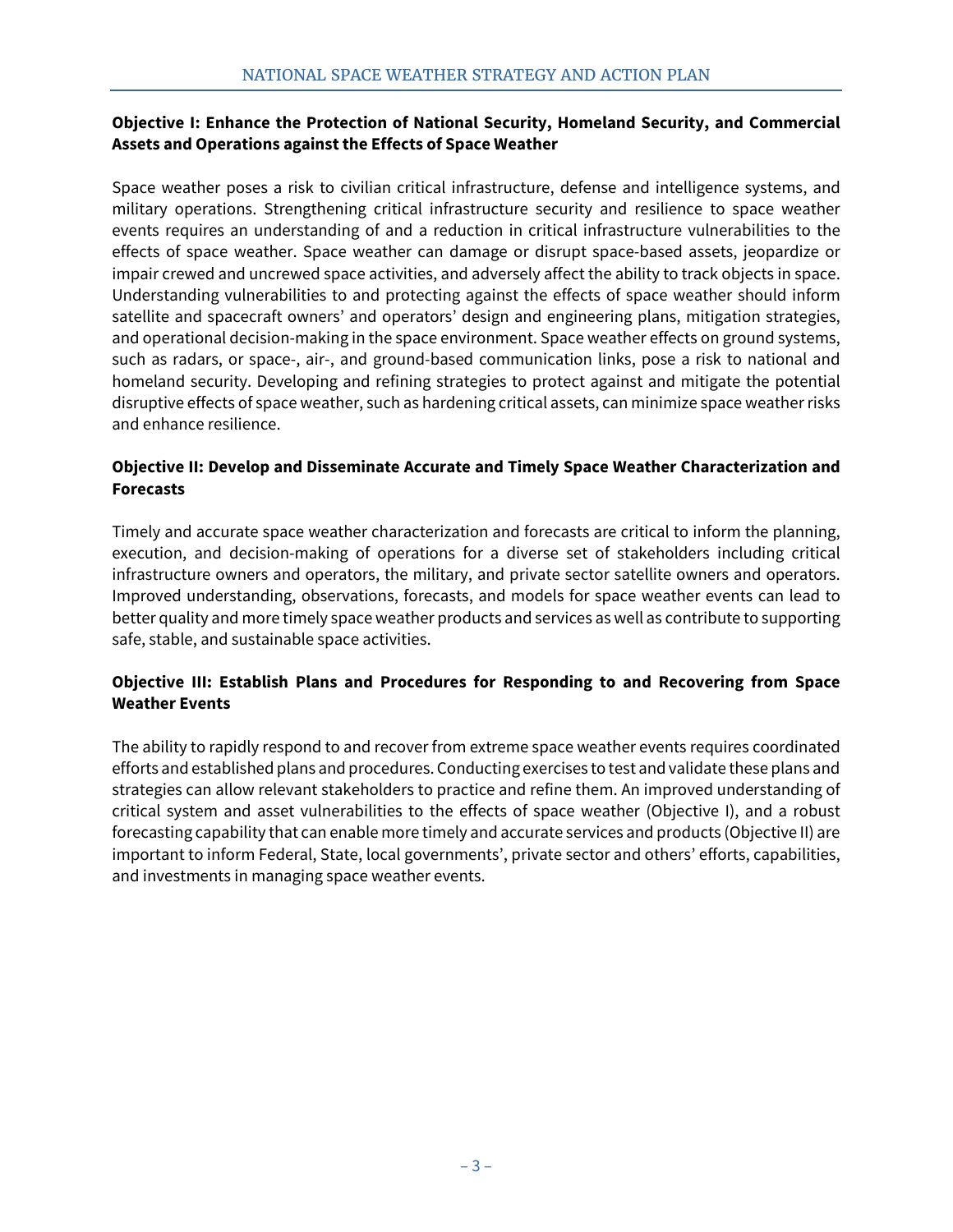# <span id="page-11-0"></span> **Objective I: Enhance the Protection of National Security, Homeland Security, and Commercial Assets and Operations against the Effects of Space Weather**

 including prioritizing risk management of national security mission planning and situational The evolving dependence on technology and infrastructure systems coupled with the increasing degree of interconnectedness of these systems has increased the vulnerability of the Nation. There is a need to assess and address the vulnerabilities of national security capabilities to space weather events, awareness.

 weather, the Federal Government should work with partners to achieve the following: The outcomes of these activities will serve as key inputs to manage the risk of space weather events. To enhance the resilience of the American homeland and national security assets to the effects of space

## <span id="page-11-1"></span>*Improve the Understanding of and Assess Vulnerabilities of Critical Infrastructures and National Security Assets to Space Weather Events*

 weather events. Assessing vulnerabilities can inform efforts to identify and protect those infrastructure to enhance national preparedness. Obtaining an actionable understanding of the effects of space of the national security mission, national critical functions, and national essential functions. A more thorough assessment is needed to identify the vulnerabilities of critical infrastructure systems and national security assets, representative of those deployed across the globe, to the effects of space systems, assets, and technologies at greatest risk to space weather and inform pragmatic approaches weather and the way it can affect individual systems and propagate across interconnected systems and assets requires improved models. In addition to models, benchmarks of space weather phenomena can provide useful input for creating engineering standards, developing vulnerability assessments, establishing decision points and thresholds for action, understanding risk, developing more effective mitigation procedures and practices, and enhancing response and recovery planning and the execution

- **1.1 Refine space weather benchmarks that provide quantitative baselines to assess the**  expansion. These benchmarks should be in a form useful to the owners and operators of **intensity of space weather events.** This includes refining the Phase 1 Benchmarks that were released by the National Science and Technology Council in 2018 for induced geo-electric fields, ionizing radiation, ionospheric disturbance, solar radio bursts, and upper atmospheric systems and assets that contribute to critical national functions. [Mid-term; Department of Commerce (DOC), Department of Defense (DOD), Department of Energy (DOE), Department of Homeland Security (DHS), Department of the Interior (DOI), Department of State (DOS), Department of Transportation (DOT), Federal Communications Commission (FCC), National Aeronautics and Space Administration (NASA), and National Science Foundation (NSF)]
- **1.2 Assess the vulnerability of priority critical infrastructure systems and national security assets to the effects of space weather and use the results to inform risk management**. Vulnerability assessments should include interdependencies and failure modes among sectors that could contribute to cascading failures. This action should include assessments of national critical functions and associated priority critical infrastructure and national security systems, assets, and networks, representative of those deployed across the globe and in space. Federal agencies should work with private sector critical infrastructure owners, operators, and users, as appropriate, prioritizing national security assets and the energy, communications, and financial sectors. This action should also include efforts to develop hazard maps of the United States and space to improve estimations of how space weather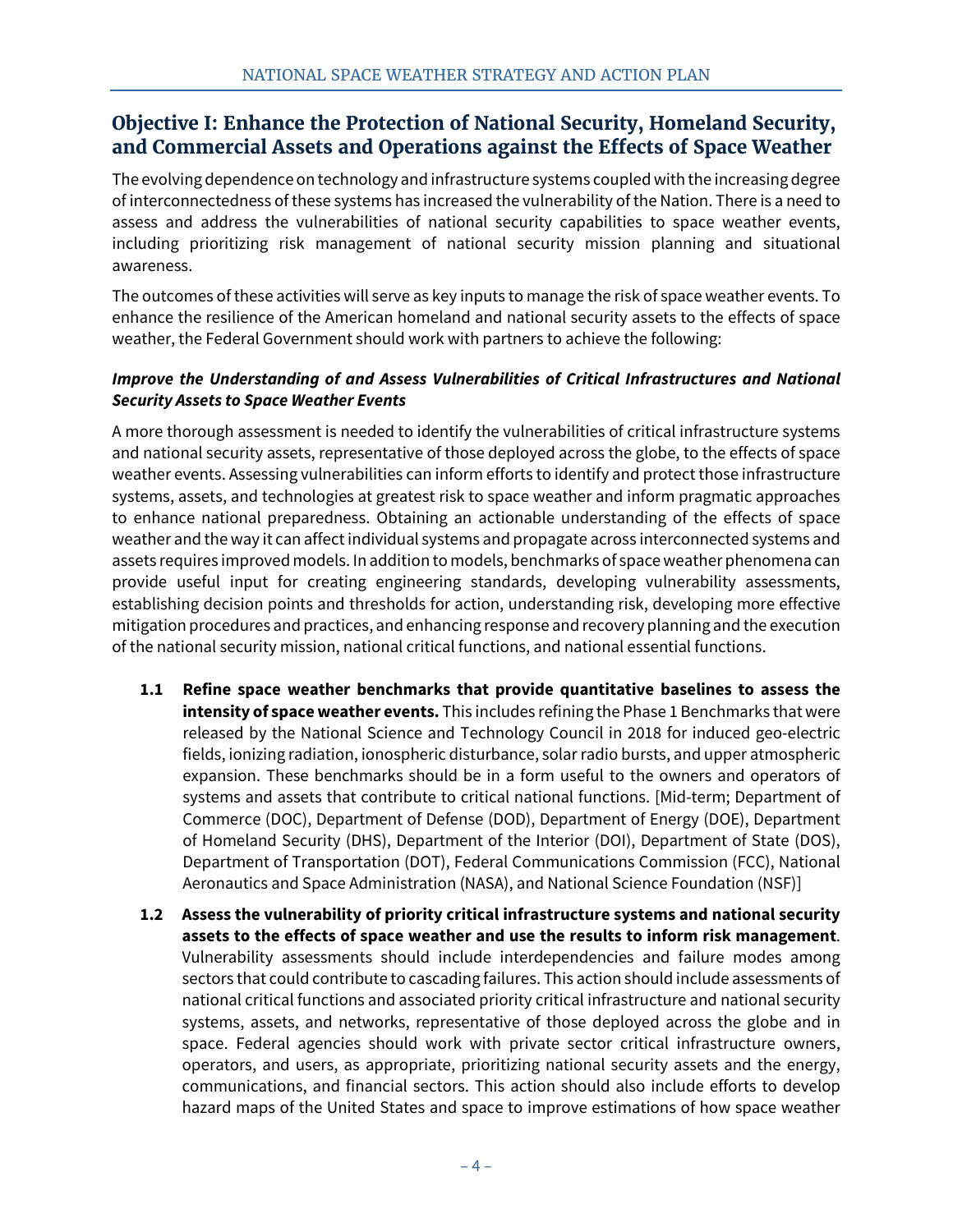can affect technology. [Mid-term; DHS, DOC, DOD, DOE, DOI, DOT, Environmental Protection Agency (EPA), Department of Health and Human Services (HHS), Department of Treasury (Treasury), DOI, and Nuclear Regulatory Commission (NRC)]

- **assets, and networks.** This action should include efforts to identify existing and develop new inform the effectiveness of mitigation approaches and should seek nationwide or global as appropriate, to test and validate these models. [Mid-term; DHS, DOC, DOD, DOE, DOI, DOS, **1.3 Model the effects of space weather on space-, air-, and ground-based national critical functions and associated priority critical infrastructure and national security systems,**  operational models that predict space weather effects on infrastructure. This action will help models, as appropriate. In conducting this research and development, Federal agencies will work with academia and private sector critical infrastructure owners, operators, and users, DOT, EPA, HHS, NASA, NRC, NSF, and Treasury]
- **1.4 Identify and assess the effects of frequent and extreme space weather events on operations and missions**. To better quantify and manage the risk space weather poses to critical assets and national security missions, there is a need to identify and assess the consequences of both direct and indirect effects of space weather. Complemented by the vulnerability assessments conducted in action 1.2 and the system modeling developments in action 1.3, these assessments can support a more holistic understanding of risks to inform planning activities for extreme and routine space weather events. [Mid-term; DOD/DHS, and DOC]
- **1.5 Assess the cost of space weather effects on the operations and implementation of critical missions.** Space weather events—both frequent, lower-intensity events and extreme events—can negatively affect the execution of critical operations and missions. These effects can range from delay and avoidance to replacement of damaged systems. Agencies should assess the cost of space weather on the implementation of critical missions to better prioritize investments to mitigate the effects of space weather. [Mid-term; DHS, DOC, DOD, DOE, DOI, DOS, DOT, EPA, HHS, NASA, and Treasury]

## <span id="page-12-0"></span>*Develop and Test Technologies that Protect and Mitigate Critical Systems and Assets*

 Developing and deploying methods, techniques, and technologies is important for minimizing and mitigating the potential consequences of space weather events, both frequent and extreme. Activities to harden or increase the resilience of homeland and national security critical assets and systems in space, air, and on the ground are key for preparing the Nation against the effects of space weather.

**1.6 Identify and prioritize R&D necessary to enhance the security and resilience of critical functions and national security assets to the effects of space weather**. Identifying R&D gaps in science and engineering can inform efforts to mitigate and address space weather risks on critical functions and assets. Agencies should work across Federal laboratories, the private sector, and academia, as appropriate, to identify and prioritize R&D needs to improve the security and resilience of infrastructure systems, assets, and networks that provide critical national functions and support the national security mission. This should include identifying new designs or engineering approaches that enable systems to withstand the effects of space weather, informed by the results of 1.4. [Short-term; DHS, DOC, DOD, DOE, HHS, NASA, and NSF]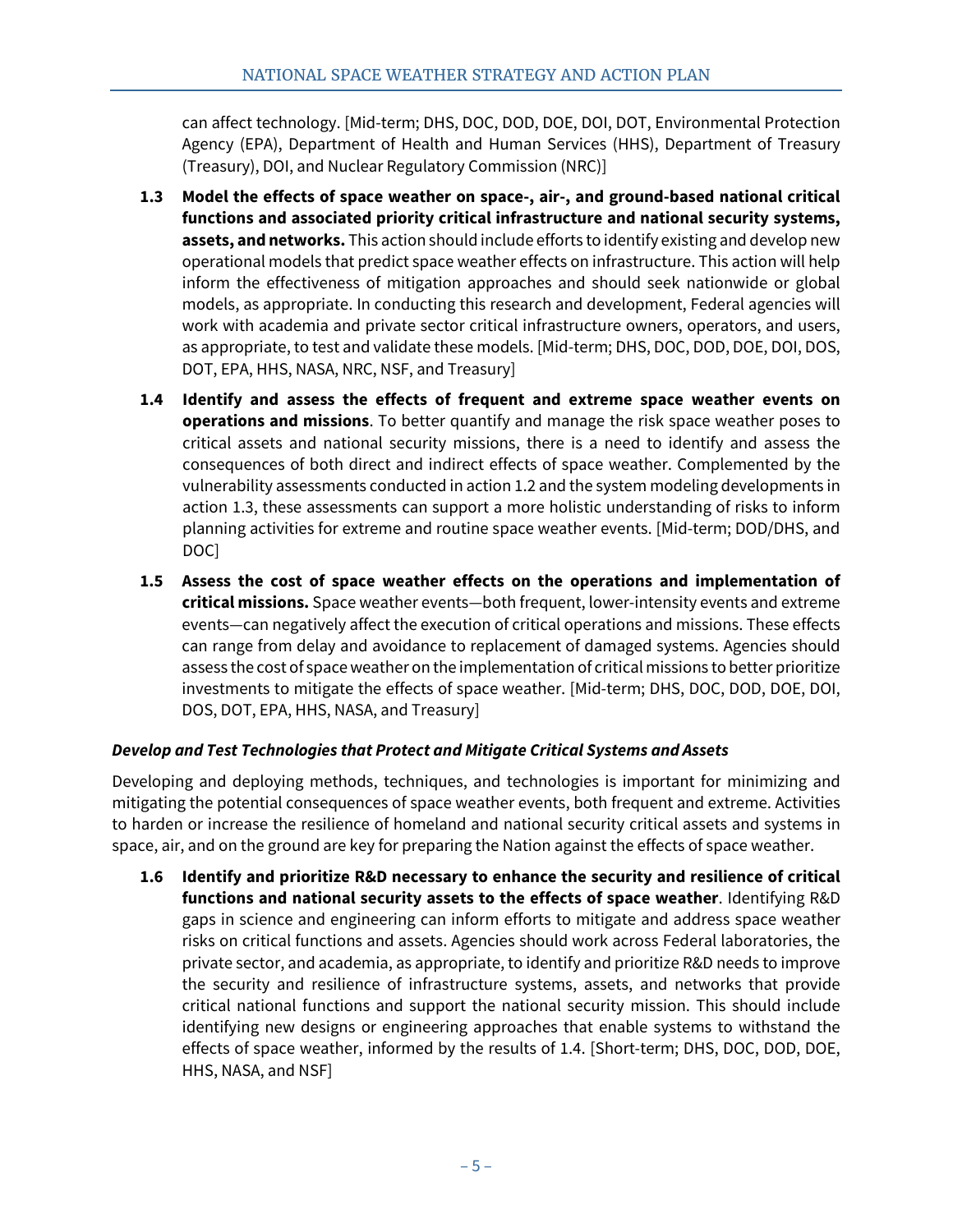- on communication systems, geomagnetic disturbances on the electrical power grid, or **1.7 Test, evaluate, and deploy technologies and devices to mitigate the effects of space weather on critical functions and assets.** This action should include Sector Specific Agencies<sup>'[3](#page-13-0)</sup> plans and pilot programs to test devices that mitigate the effects of space weather radiation events on satellites. It should also include the development of processes to improve the transition of research approaches to operations, and utilize incentives and cost recovery mechanisms to encourage private sector participation. [Mid-term; DHS, DOC, DOD, DOE, HHS, and NASA]
- **1.8 Support the development and use of standards for improved resilience of equipment to space-weather events.** Through participation in cross-sector, multilateral, or bilateral fora, the United States should seek to encourage the development of relevant open, consensusbased international standards that focus on improving resilience of equipment. These standards should include designing and engineering resilience into equipment or identifying best practices for shielding or hardening infrastructure systems, assets, and networks to the effects of space weather. [Ongoing; DHS, DOC, DOD, DOE, DOS, DOT, HHS, NASA, and NRC]

 $\overline{a}$ 

<span id="page-13-0"></span>Each of the 16 critical infrastructure sectors defined in PPD-21 is assigned a Sector-Specific Agency that has specialized knowledge about the sector. Each Sector-Specific Agency helps its designated sector coordinate and collaborate with the Federal government to strengthen security and resilience of critical infrastructure. 3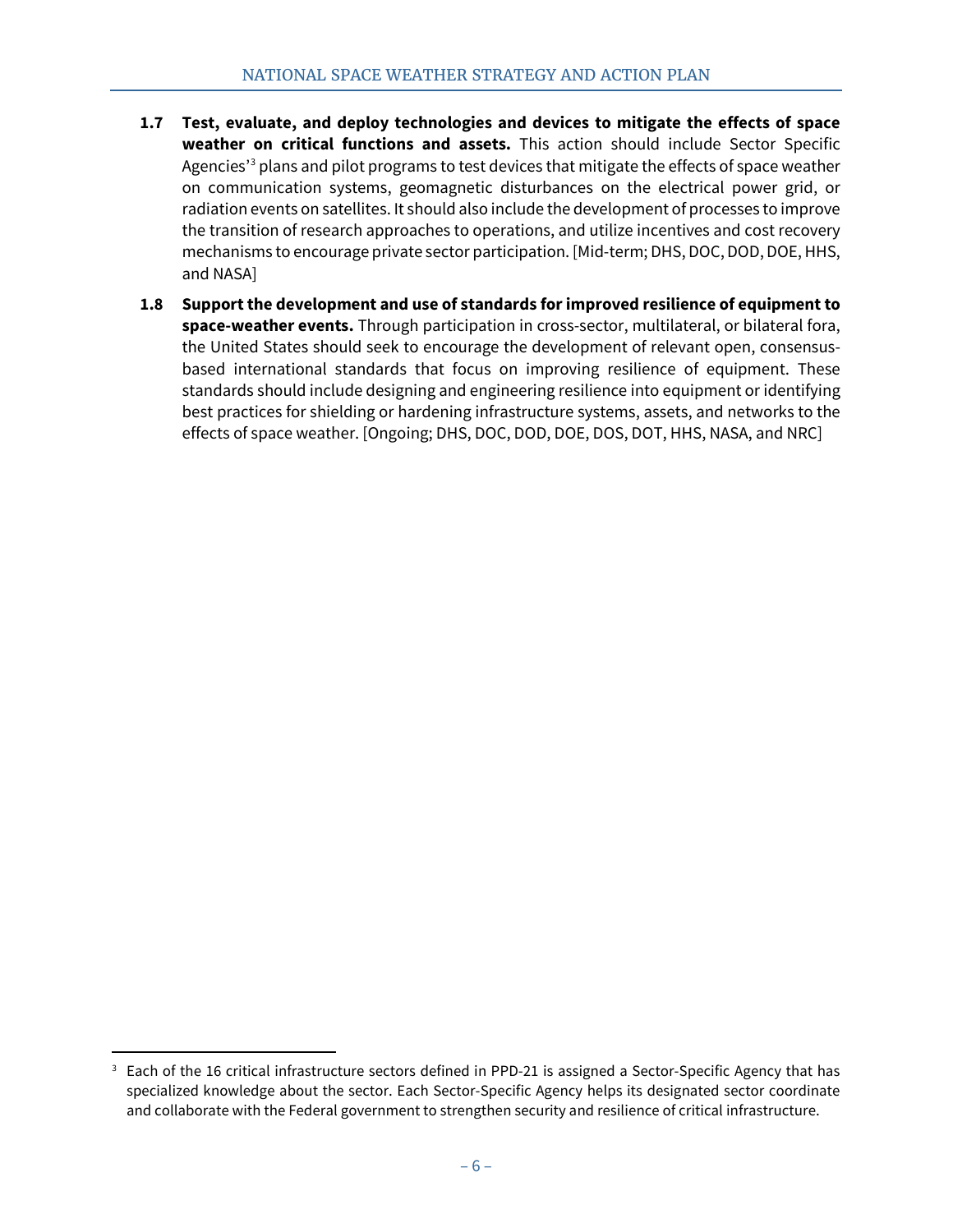## <span id="page-14-0"></span> **Objective II: Develop and Disseminate Accurate and Timely Space Weather Characterization and Forecasts**

 characterizations and forecasts to inform operations, such as modifications to electric power grid with increased accuracy, lead-time, and geographic resolution will enable more effective mitigation Timely and accurate characterization<sup>[4](#page-14-2)</sup> and forecasting of how and where space weather events change the operational environment in space and on Earth will enhance the security and resilience of critical infrastructure and improve the ability to protect national security assets. Industry uses operations, changes in commercial flight paths, delaying surveying and oil drilling operations, and modifying activities in space. Providing regional and global characterization of space weather conditions, which can affect communications, surveillance, and navigation, helps enable the execution of national security missions across all domains. Developing and advancing forecasting capabilities approaches and can contribute to efforts to protect space-based assets and operations, foster a safer and more sustainable space environment for human exploration and commercial space endeavors, and protect and support the national security missions.

To sustain and enhance the national capability to provide timely characterization and forecasts of space weather and its effects, the Federal Government should work with partners to achieve the following:

## <span id="page-14-1"></span>*Identify and Ensure Baseline Observational Capabilities*

**.** 

Timely and accurate space weather products and services are key inputs to inform operational procedures for national security missions, space operations, and critical infrastructure services, such as electric power grid operations, commercial aviation, and tactical communications. Understanding how the Sun, Earth, and interplanetary space are connected as a system, and making relevant observations of this system, are the indispensable foundation of these products and services. To ensure adequate and sustained real-time observations for space-weather analysis, forecasting, and decisionsupport services, the Federal Government will identify a baseline operational observation capability. The observational baseline should specify the optimal mix of ground-based and space-based observations to enable continuous and timely space weather products and services. The associated data reception, relay, processing, assimilation, and archiving infrastructure required to utilize spaceweather observations must be included in the baseline.

- **observation capabilities.** Identifying and establishing a baseline is necessary to prioritize products and services necessary to inform the protection of systems, services, and assets that DOD, DOI, DOS, NASA, and NSF] **2.1 Identify baseline ground-based, sea-based, air-based, and space-based operational**  critical observation capabilities that contribute to the current operational suite of space weather products and services. This baseline can enable the development and refinement of contribute to national security operations and national critical functions. [Short-term; DOC,
- **2.2 Ensure baseline operational space weather observation platforms, capabilities, and networks.** Observations are critical to enable timely and accurate forecasting. This action should include efforts to sustain baseline observation capabilities and identify opportunities to increase their reliability, utilize new technologies, and reduce their cost through

<span id="page-14-2"></span><sup>4</sup> Characterization includes measurement, assessment, and modeling of the space weather environment to inform now-casts, situational awareness, historical studies and forensics, and attribution.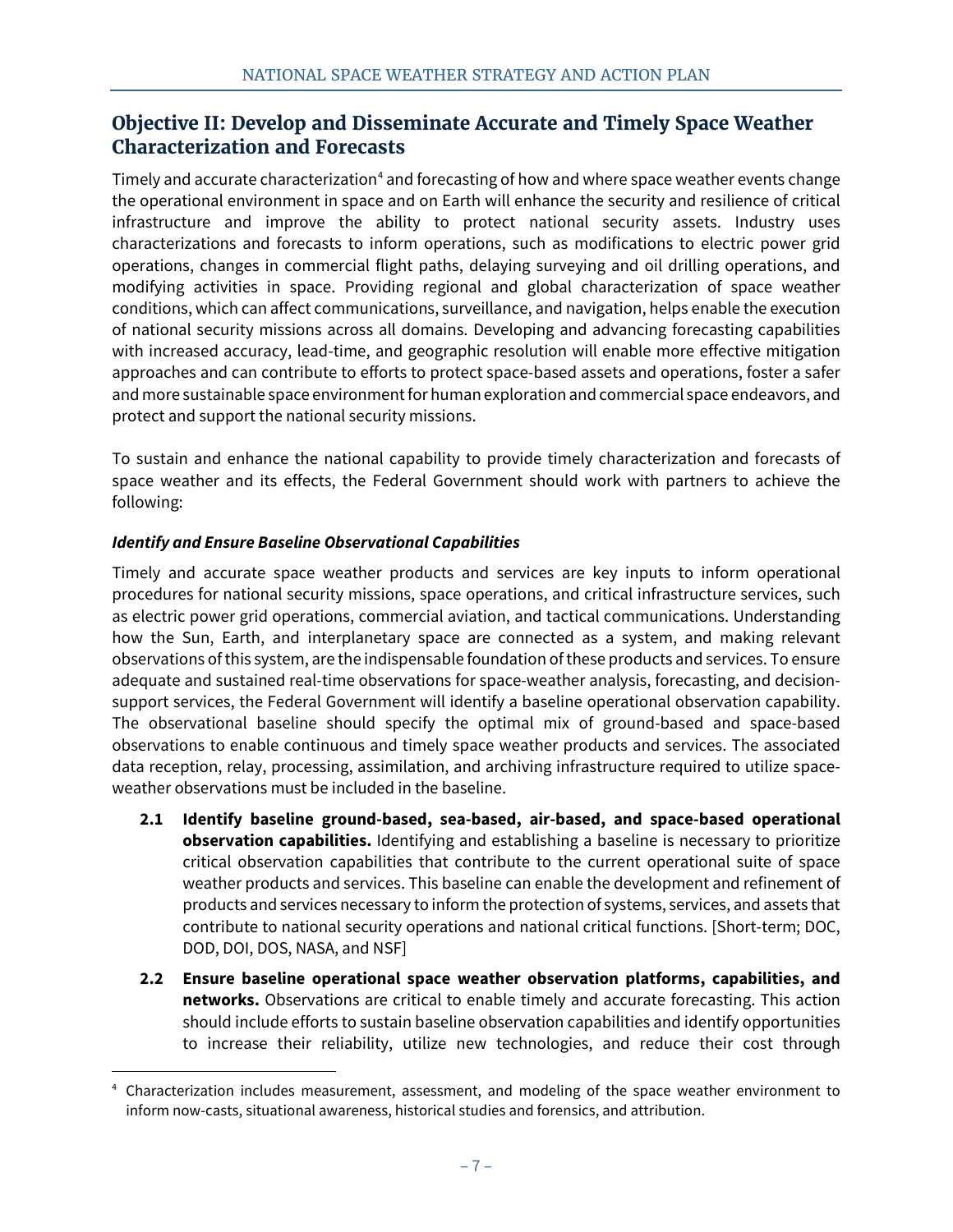partnerships with the private sector, academia, and international partners, as appropriate. [Ongoing; DOC, DOD, DOI, DOS, NASA, and NSF]

#### <span id="page-15-0"></span>*Improve Observations and Modeling for Characterization and Forecasting*

Improving the understanding and forecasting of space weather events requires enhancing existing capabilities, deploying new and innovative observational platforms and technologies, and leveraging private sector partnerships and international engagement, where appropriate. Continuing scientific and technological advancements will enable further enhancement of observational and modeling capabilities beyond the minimally sufficient baseline identified in Action 3.1. Coordinating and maintaining support for this work will provide opportunities to improve the accuracy and the lead-time of space weather forecasts. Additionally, improving the understanding and characterization of the effects space weather phenomena have on Earth and in the space environment can improve situational awareness, informing decision-making and enabling the execution of missions that depend on technologies and services susceptible to disruptions from space weather.

 short of providing what is needed to meet these demands. To fully realize the benefits of its research The Nation has invested in the development of research infrastructure and predictive models to meet the needs of a growing space-weather user community, however, existing modeling capabilities still fall investments, the Nation should develop improved research models targeted to operational needs, transition these research models to operational models, and incorporate them into operational forecasts.

- **2.3 Support and coordinate opportunities for fundamental research in heliophysics and geospace sciences**. Understanding the underlying physical processes of the Sun that drive space weather events, and processes in Earth's near space environment, are necessary to improve forecasting and enhance preparedness efforts. [Ongoing; NASA, DOI, and NSF]
- **informative, robust, and cost-effective measurements.** Improved measurements may **2.4 Identify, develop, and test innovative approaches to enable enhanced, more**  provide enhanced information about a variety of space weather phenomena, which can be used to improve forecast lead-time, accuracy, and geographic resolution. Opportunities for improving measurements include increased spatial and temporal resolution, fidelity, promptness, and measurement system reliability. This action should include the utilization of new or additional measurements provided by the private sector and the development of novel observational approaches in partnership with the private sector and international partners, where appropriate. This action should prioritize approaches that provide the most improvement to space weather forecasting and characterization capabilities. [Short-term; NASA/NSF, DOC, DOD, DOI, and DOS]
- **2.5 Enhance current space weather models and develop improved modeling techniques for space weather.** Testing and validation of forecasts and models is critical to ensuring their relevance and accuracy. Key tasks for completing this action include enhancing data integration and utilization, developing metrics to measure and evaluate the performance and capabilities of operational and scientific models, supporting R&D to improve models, and identifying computational resource requirements for openly running and testing operational models. [Mid-term; DOC/NASA, DOD, DOE, DOI, and NSF]
- **2.6 Identify and release, as appropriate, new or previously underutilized data sets.** Greater access to existing data sets could improve the development, validation, and testing of models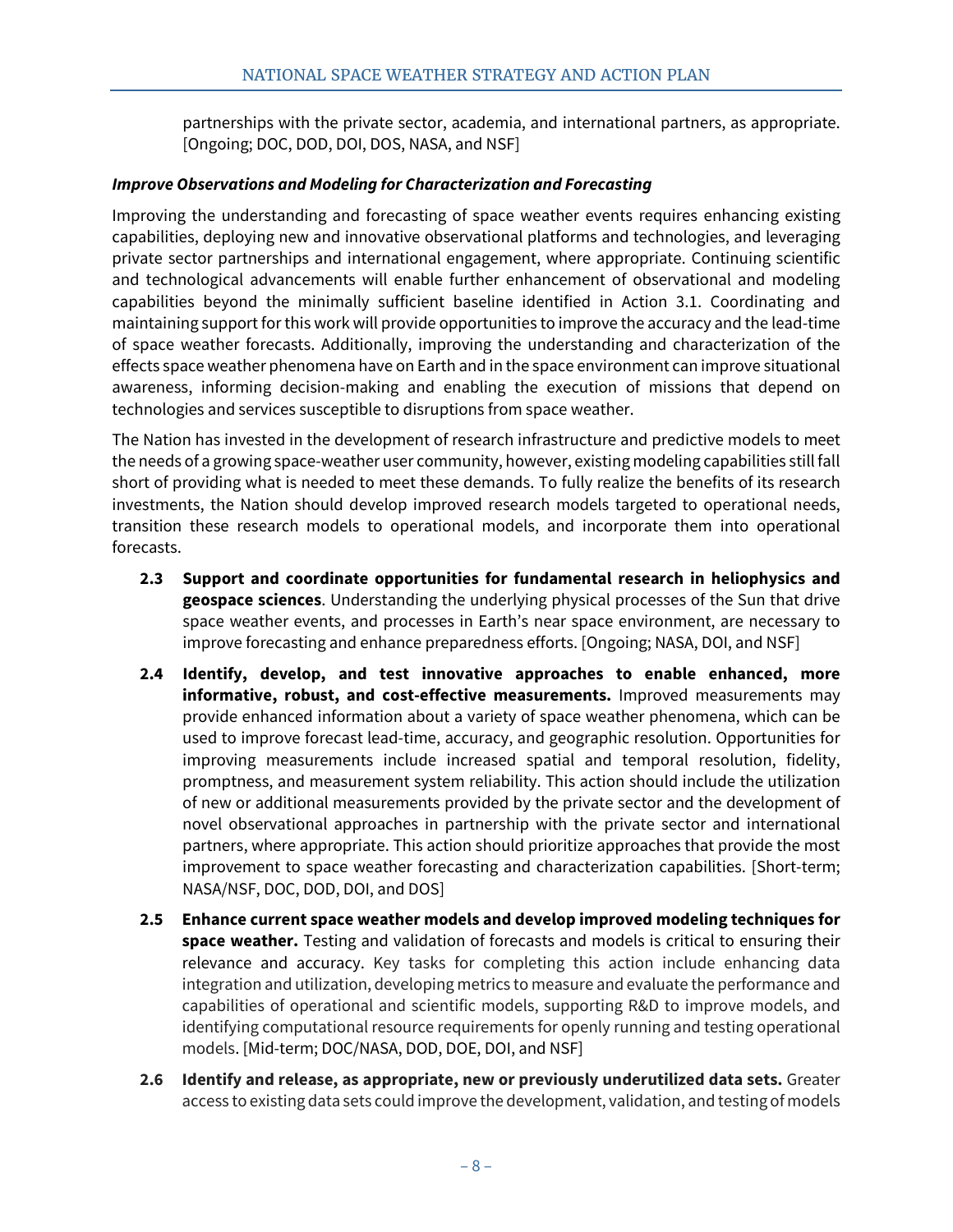used for characterizing and forecasting space weather events. Examples of underutilized data sets include historical space weather relevant data from U.S. Government satellites, U.S. Government funded ground-based observatories and networks, and in situ measurements throughout the electric power grid. [Short-term; DOD, DOC, DOE, DOI, NASA, and NSF]

 $\overline{a}$  Center, NASA Community Coordinated Modeling Center, or the Joint Center for Satellite Data **2.7 Identify mechanisms for sustaining and transitioning models and observational capabilities from research to operations.** Transitioning models from research to operations and leveraging operations to identify gaps in research is critical to improving operational space weather forecasts and services. Mechanisms for completing this action should include leveraging existing capabilities and centers, such as the DOC Space Weather Prediction Assimilation, or creating a more formal framework to enhance and accelerate the transition from research to operations, including academic, private sector, and international partnerships, where appropriate. [Ongoing; DOC, DOD, DOS, NASA, and NSF]

#### <span id="page-16-0"></span>*Ensure Timely Dissemination of Characterizations and Forecasts Useful to Consumers*

 Timely notifications of an impending space weather event and its potential effects on the Nation's for the effects of space weather. These notifications must be disseminated and communicated to decision-makers in a readable and usable format. critical infrastructure and space-, air-, and ground-based national security assets are key to preparing

- **2.8 Enhance accessibility and sharing of observational data across the stakeholder community.** Increased access to government, civilian, and commercial space-weather observational infrastructure and data across the globe is of mutual benefit to the United States and its partners. Cross-sector and international cooperation in the observation and characterization of space weather events will enhance global preparedness. [Short-term; DOS/DOC, DOD, DOI, NASA, and NSF]
- **2.9 Improve the effectiveness of space weather event notifications**. Improving the overall effectiveness of space weather notifications may require strengthening mechanisms for their communication, dissemination, and coordination. It may also require educating the public and other recipients of these notifications regarding the potential effects of space weather and appropriate responses in the event of notification. This action can include ensuring that space weather events do not prevent dissemination of space weather products to consumers. To the extent feasible, notifications should include information content that will enable rapid selection and implementation of pre-planned response measures. In completing this action, the Federal Government will coordinate with State, local, and Tribal governments, private sector users and operators, international partners, and the media, as appropriate. [Shortterm; DOC, DHS, DOD, DOE, DOS, and NASA]
- **2.10 Engage international partners to ensure space weather products and services are globally coordinated and consistent, as appropriate, during extreme events**. As a leader in space, the United States will continue to work through international fora such as the United Nations Committee on the Peaceful Uses of Outer Space<sup>[5](#page-16-1)</sup> and the World Meteorological

 $\overline{a}$ 

<span id="page-16-1"></span><sup>5</sup> Within the United Nations General Assembly, the Committee on the Peaceful Uses of Outer Space (COPUOS) governs the exploration and use of outer space. Their mandate is to strengthen international legal regimes that govern space and to support efforts that maximize the benefits of space science and technology.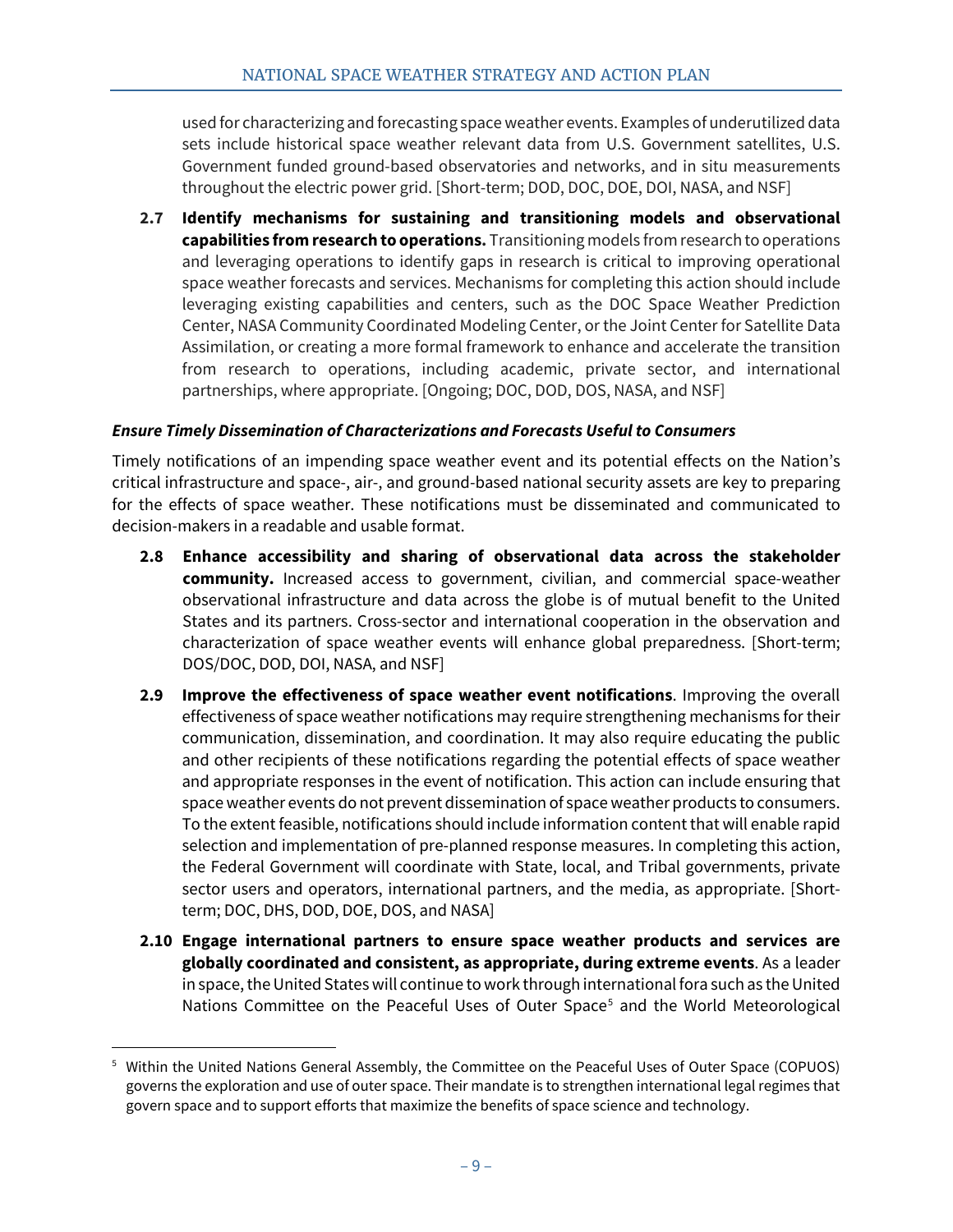Organization $6$  to coordinate the consistent messaging and communication of space weather events. This action should include the potential development of international standards for exchanging space weather data. [Ongoing; DOS, DOC, DOD, and NASA]

 and infrastructure systems critical to national and homeland security. This action should include developing systems that provide new or additional real-time information pertaining **2.11 Develop and refine situational awareness capabilities.** Robust situational awareness capabilities can enable the effective execution of missions, and the rapid detection, warning, characterization, and attribution of natural versus man-made disturbances to technologies to satellite anomalies. [Mid-term; DOC, DHS, DOD, DOE, DOS, DOT, EPA, NASA, and Treasury]

 $\overline{a}$ 

<span id="page-17-0"></span> $^6$  The World Meteorological Organization (WMO) is a specialized agency of the United Nations that is responsible for assessments and international policies regarding the behavior of the Earth's atmosphere and its interaction with terrestrial assets.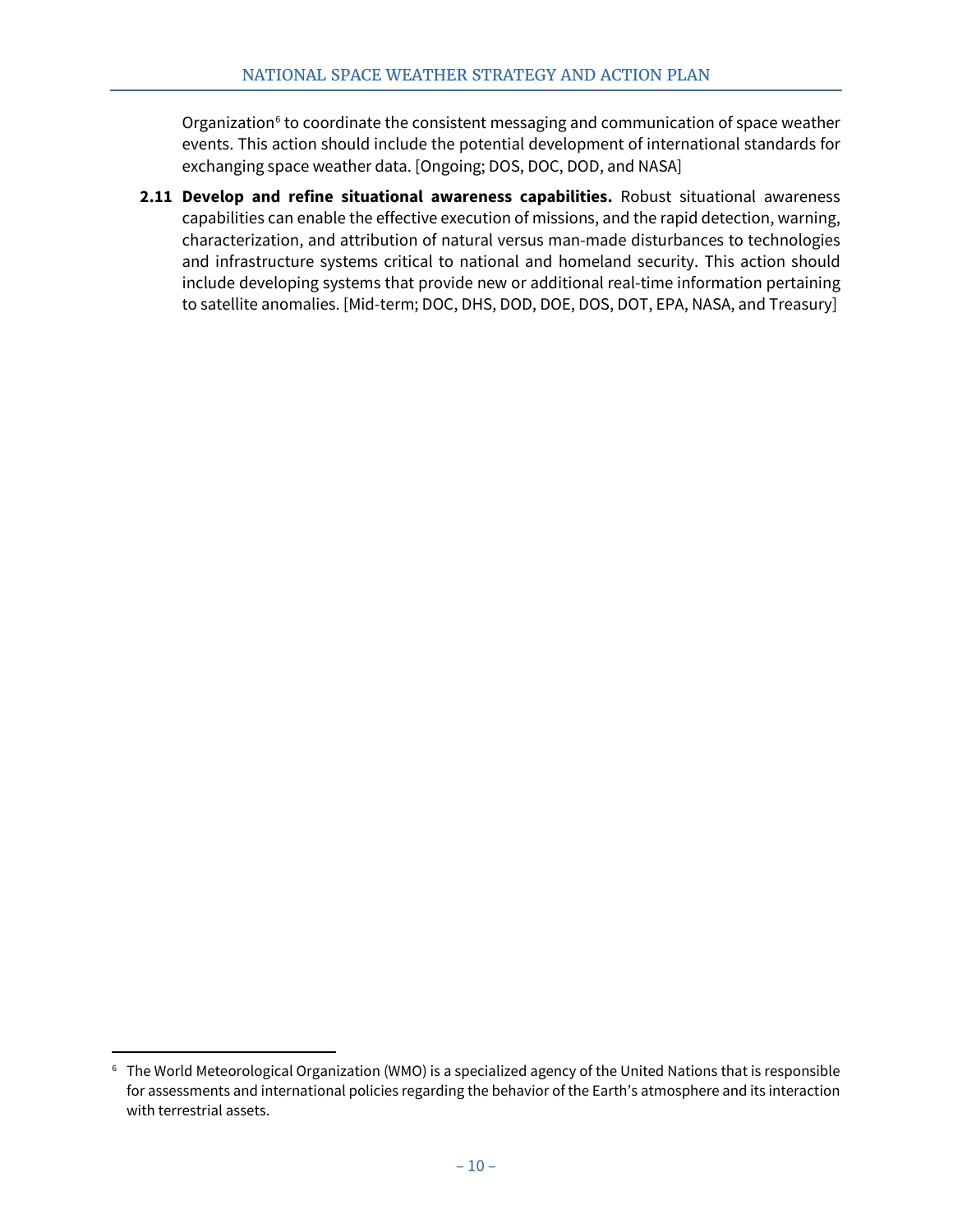# <span id="page-18-0"></span> **Objective III: Establish Plans and Procedures for Responding to and Recovering from Space Weather Events**

 plans and procedures through measurement, realistic tests, and exercises is critical to ensuring their on critical systems and assets, as identified in Objective I, can reduce uncertainties in planning and plans. Establishing, exercising, and enhancing operational plans and procedures to address the threat of space weather will improve mitigation, response, and recovery capabilities. Validating operational effectiveness. Actions to improve the understanding of vulnerabilities to and effects of space weather mitigation strategies for space weather events. Vulnerability assessments should inform operational procedures and tests. As new technology enhances modeling or real-time monitoring of space weather effects, updates to procedures and testing should follow. Testing these plans and procedures through coordinated exercises can provide valuable insights for key stakeholders to validate and refine their

plans.<br>To establish and enhance plans and procedures for responding to space weather events, the Federal Government should work with stakeholders, as appropriate, to achieve the following:

## <span id="page-18-1"></span>*Improve Planning for Space Weather Events*

The National Security Strategy identifies improved planning as a key component of resilience. Performing realistic simulations and exercises can help validate mitigation strategies and preparedness activities that are needed before, during, and after a space weather event. Exercises can increase awareness and improve the understanding of the effects of space weather on the Nation's critical infrastructure, services, and functions. The feedback and lessons learned can improve the implementation of preparedness activities.

- **address the effects of space weather.** Integration of space weather products into national **3.1 Develop, review, and update Federal response plans, programs, and procedures to**  preparedness strategies and procedures is important to enable a coordinated response to space weather events. To the extent feasible, Federal hazard preparedness plans and programs should account for space weather events and their potential effects. For example, these plans should incorporate information gathered from the refined benchmarks and vulnerability assessments identified in Objective I. [Mid-term; all Federal departments and agencies that support national critical functions and the national security mission]
- **3.2 Develop and disseminate products and information on the effects of space weather that support coordinated response and recovery efforts.** Enhancing the understanding and awareness of the potential disruptive effects of space weather is key to promoting the integration of space weather into planning and mitigation strategies. For example, guidance on emergency management protocols during response to space weather events can support efforts to execute a coordinated national and global response. [Ongoing; DHS/DOS, DOC, DOD, and NASA]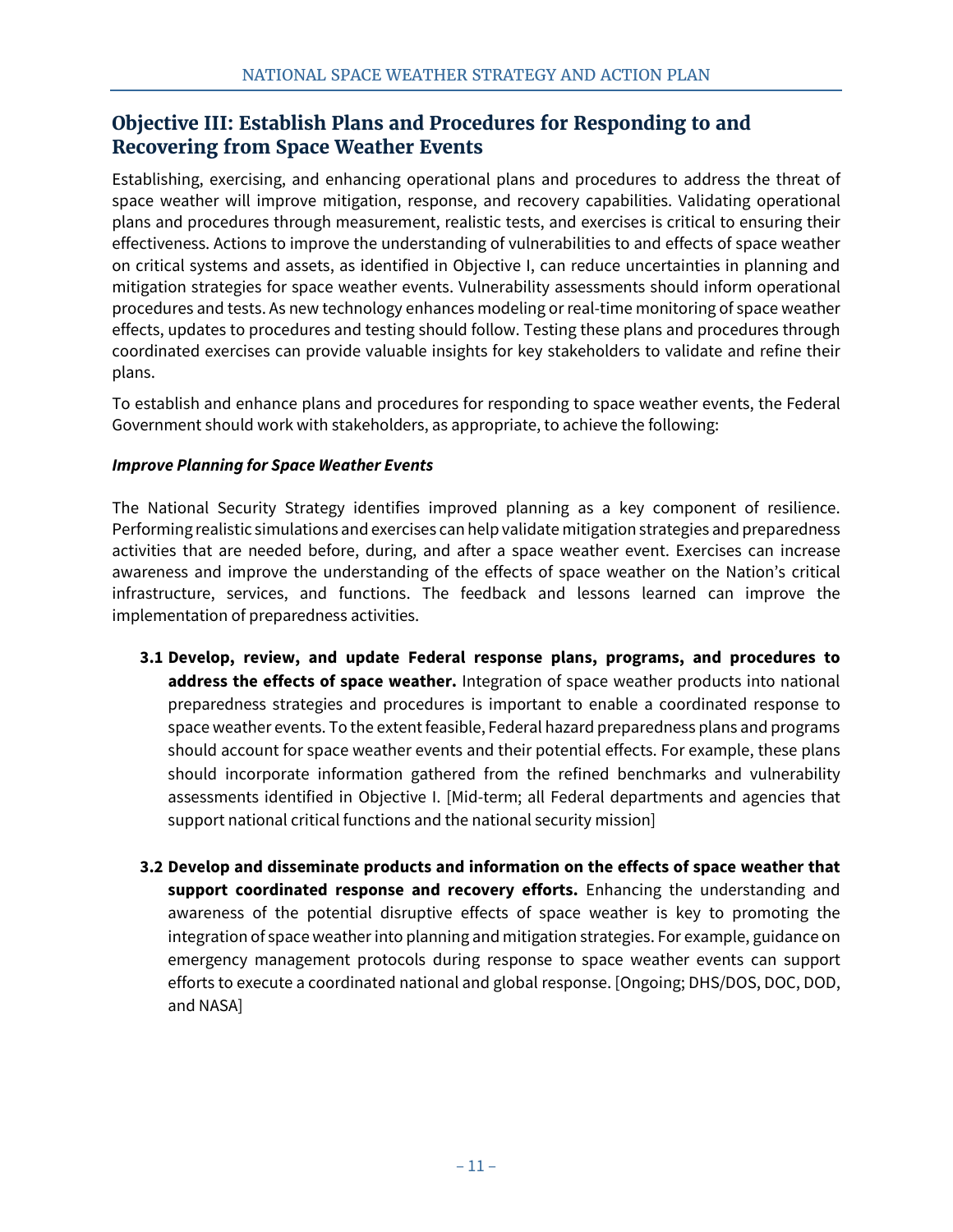temporary upsets in function, loss of communications, or failure of the satellite, which can be **3.3 Facilitate information sharing to inform and enhance the operation and restoration of critical infrastructure at greatest risk to the effects of space weather.** Sharing information on the effects of space weather on space-, air-, and ground-based systems can inform operations, research, and models. Mechanisms to disseminate data on these effects and information that inform best practices for preparedness can contribute to whole-of-community coordinated approaches to mitigate space weather effects and enhance the operation and restoration of critical infrastructures and national security assets at greatest risk. This should include the development and sustainment of a database for satellite anomalies, such as used to better understand the effects of space weather on satellite operations. [Ongoing; DHS, DOC, DOD, DOE, DOI, DOS, DOT, EPA, HHS, NASA, and Treasury]

### <span id="page-19-0"></span>*Test and Evaluate Plans and Procedures for Space Weather Events*

Space weather is a global hazard that can affect infrastructures, systems, and assets across sector, regional, state, and international boundaries. Comprehensive guidance for improving operational protocols to enhance preparedness capabilities must consider the increasing interconnectedness of infrastructure systems. Additionally, increasing the awareness of space weather benchmarks and space weather attribution, characterization, and forecasting capabilities can enhance time-sensitive operational procedures.

- **space weather events.** This will inform the development of operational plans to protect **3.4 Assess executive and statutory authority regarding the ability to direct, suspend, or control critical infrastructure operations, functions, and services before, during, and after**  against, mitigate, respond to, and recover from the effects of space weather, prioritizing the lifeline functions that include communications, energy, transportation, and water management. For example, this should include the Department of Energy assessing their ability to protect or restore the reliability of critical electric infrastructure during a grid security emergency driven by a geomagnetic disturbance. [Short-term; DHS, DOC, DOD, DOE, DOI, DOT, EPA, NRC, and Treasury]
- concepts and other relevant planning documents. [Ongoing; DHS, DOC, DOD, DOE, DOS, DOT, **3.5 Exercise Federal response, recovery, and operations plans and procedures for space weather events.** Periodic simulation and exercise that covers reaction to forecasts, mitigation, response, and recovery activities can improve the ability of key Federal stakeholders to prepare for space weather events. These activities may benefit from engagement with international, State, local, tribal, and territorial governments and the private sector, as appropriate. The results of the exercises could inform updates and revisions to appropriate Federal operating and NRC]